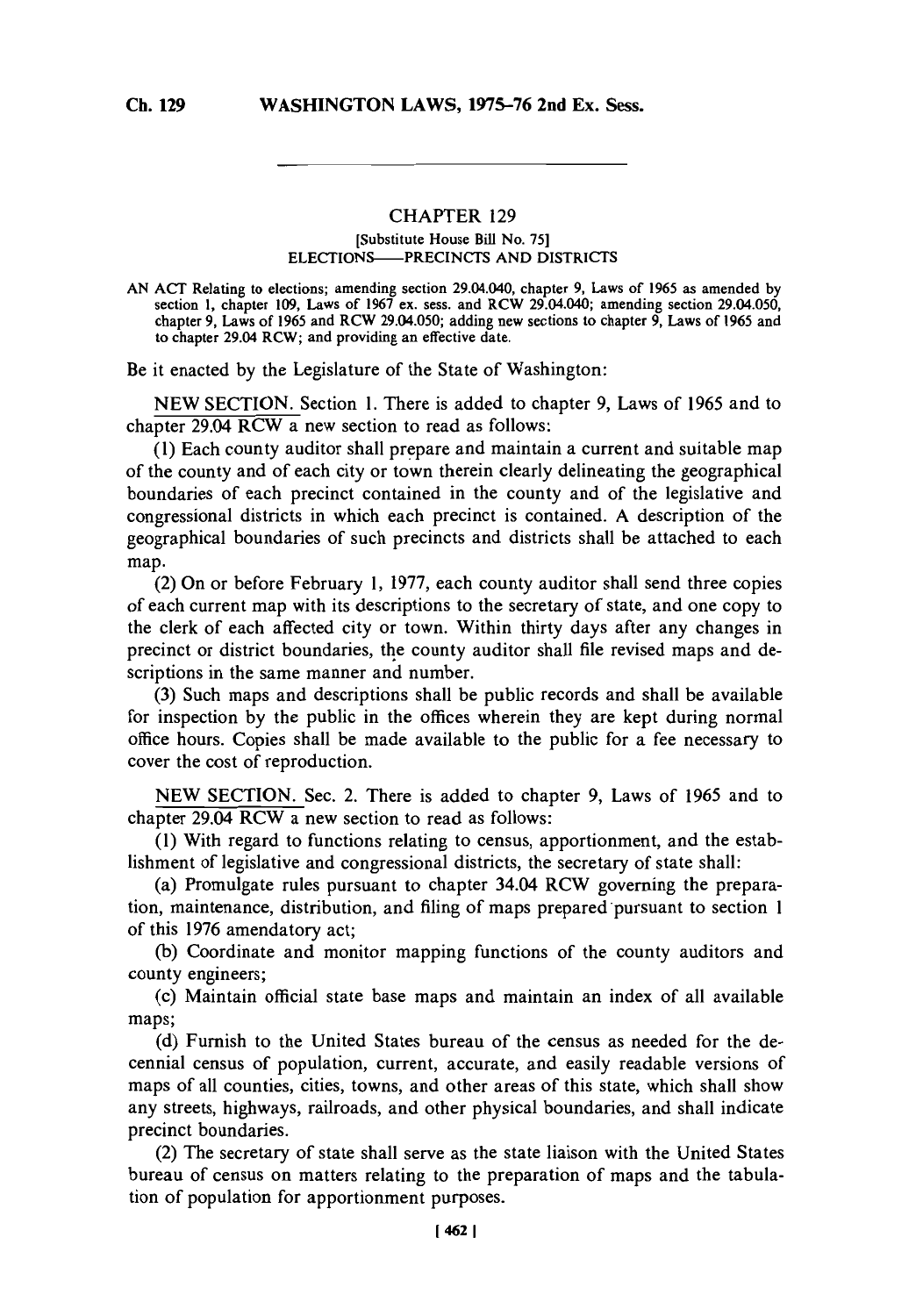Sec. **3.** Section 29.04.040, chapter **9,** Laws of **1965** as amended **by** section **1,** chapter **109,** Laws of **1967** ex. sess. and RCW 29.04.040 are each amended to read as follows:

**(1)** No paper ballot precinct shall contain more than three hundred voters. **If** at any election three hundred or more votes are cast at any such voting place, the secretary of state as ex officio chief election officer, shall report that fact to the city council, if it is a precinct lying within a first class city or to the ((board-of **county commissioners)** county legislative authority if it is any other precinct. The city council of the first class city or the **((board of county commissioners**;)) county legislative authority as the case may be, shall divide, alter, or combine precincts so that, whenever practicable such over populated precincts shall contain no more than two hundred fifty registered voters in anticipation of future growth, subject to the requirements and limitations of subsection (2) of this section.

(2) Precinct boundaries may be altered at any time as long as sufficient time exists prior to a given election for the necessary procedural steps to be honored: PROVIDED, HOWEVER, That no precinct boundaries shall be changed during the period starting as of the thirtieth day prior to the first day for candidates to file for the September primary election and ending with the day of the November general election held in the even-numbered years: PROVIDED FURTHER, That no precinct boundaries shall be changed nor shall any precinct be created, divided, abolished, or consolidated during the period between February 1st of any year whose last digit is seven and December 1st of any year whose last digit is one, except whose boundaries are changed due to annexation or detachment.

**(3)** Precincts in which voting machines or electronic voting devices are used may contain as many as nine hundred registered voters, subject to the requirements and limitations of subsection (2) of this section: PROVIDED, That the counties shall make such changes in the size of the precincts in anticipation of future growth, subject to the requirements and limitations of subsection (2) of this section: PROVIDED FURTHER, That there shall be at least one voting machine or device for each three hundred registered voters or major fraction thereof.

(4) Each county auditor, when reporting the official election returns to the secretary of state as provided **by** RCW **29.62.090,** shall indicate in such report which precincts are voted by paper ballots,  $((\sigma r))$  by voting machines, or by voting devices. In the instance of a voting machine or voting device precinct, the county auditor shall also indicate the number of such machines or devices used so that the secretary of state will be able to determine that the requirements of this section are being honored.

On petition of ten or more voters resident more than ten miles from any place of election, the board of county commissioners shall establish a separate voting precinct therefor, subject to the requirements and limitations of subsection (2) of this section.

The ((board of county commissioners)) county legislative authority of each county in the state hereafter formed shall, at their first session, divide their respective counties into election precincts with two hundred fifty voters or less and establish the boundaries of the same; the county auditor shall thereupon designate the voting place for each such precinct.